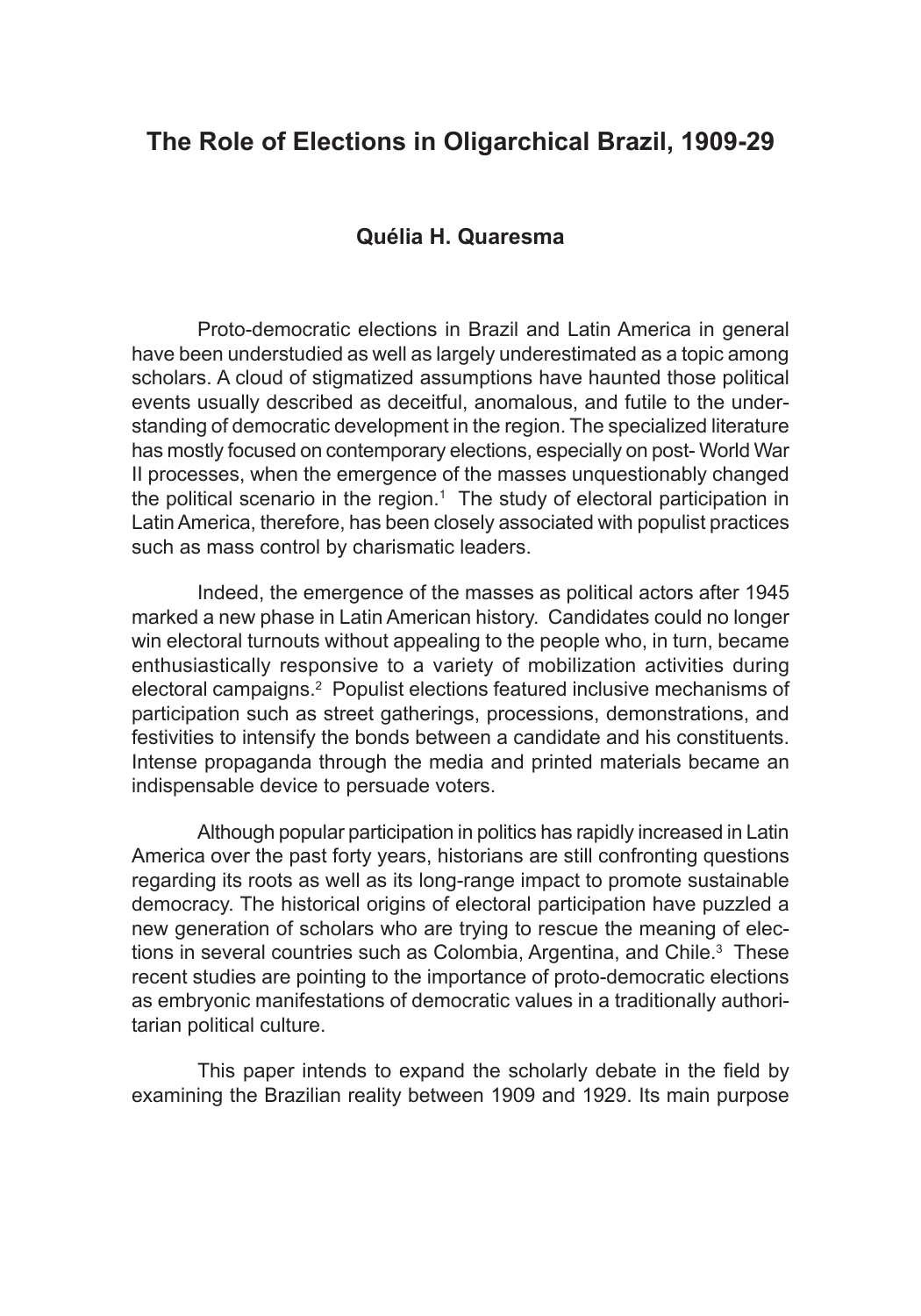is to broaden the debate concerning the role of electoral mobilization in the process of forging civic values in modern Brazil by focusing on the first two competitive presidential elections which took place before the populist regime of Getúlio Vargas (1930-45). Both the *Civilista* Campaign (1909-10) and the Liberal Alliance movement (1929-30) have been neglected in the historiography of the period and are normally footnote references in the specialized literature. There has been no systematic analysis of both elections, especially about their dynamics, mobilization mechanisms, and their impact on the creation of inclusive channels of popular intervention in the oligarchical structure of Brazil's Old Republic (1889-1930).

## **Methodological Approach**

In revisiting both electoral campaigns, it is possible to establish historical correlations between them and to demonstrate their electioneering components as breeders of a civic political culture in modern Brazil. Similarities are striking in several aspects of both movements, including their equally disappointing ballot outcomes. This comparative perspective enhances not only their ritualist patterns of action but also their importance as blueprints of electoral mobilization in contemporary Brazil.<sup>4</sup>

Both presidential campaigns introduced new forms of political activism and instilled unconventional electoral orientations among Brazilian voters. The emphasis on collective mobilization, propaganda committees, campaign excursions, street gatherings (*comícios*) became crucial artifacts of persuasion. The printed press also fueled this innovative trend of participation. Daily newspapers and weekly magazines provided the public with detailed coverages of campaign events, frequently accompanied by photographic essays. In depth information on the races appeared in newspapers columns, magazine chronicles, and editorials, updating the public on the last moves of candidates. Political cartoons (*charges políticas*) deserve a special note as the campaigns assumed comical tones. An abundance of these caricatures released in the major Brazilian newspapers reflected a more irreverent reality developing in the nation's political culture.<sup>5</sup>

In light of these participatory mechanisms, I will argue that, contrary to what historians have concluded thus far, the 1909 and 1929 competitive presidential elections in Brazil opened up the arena of politics to new social actors despite the oligarchical nature of the old republican order. As sug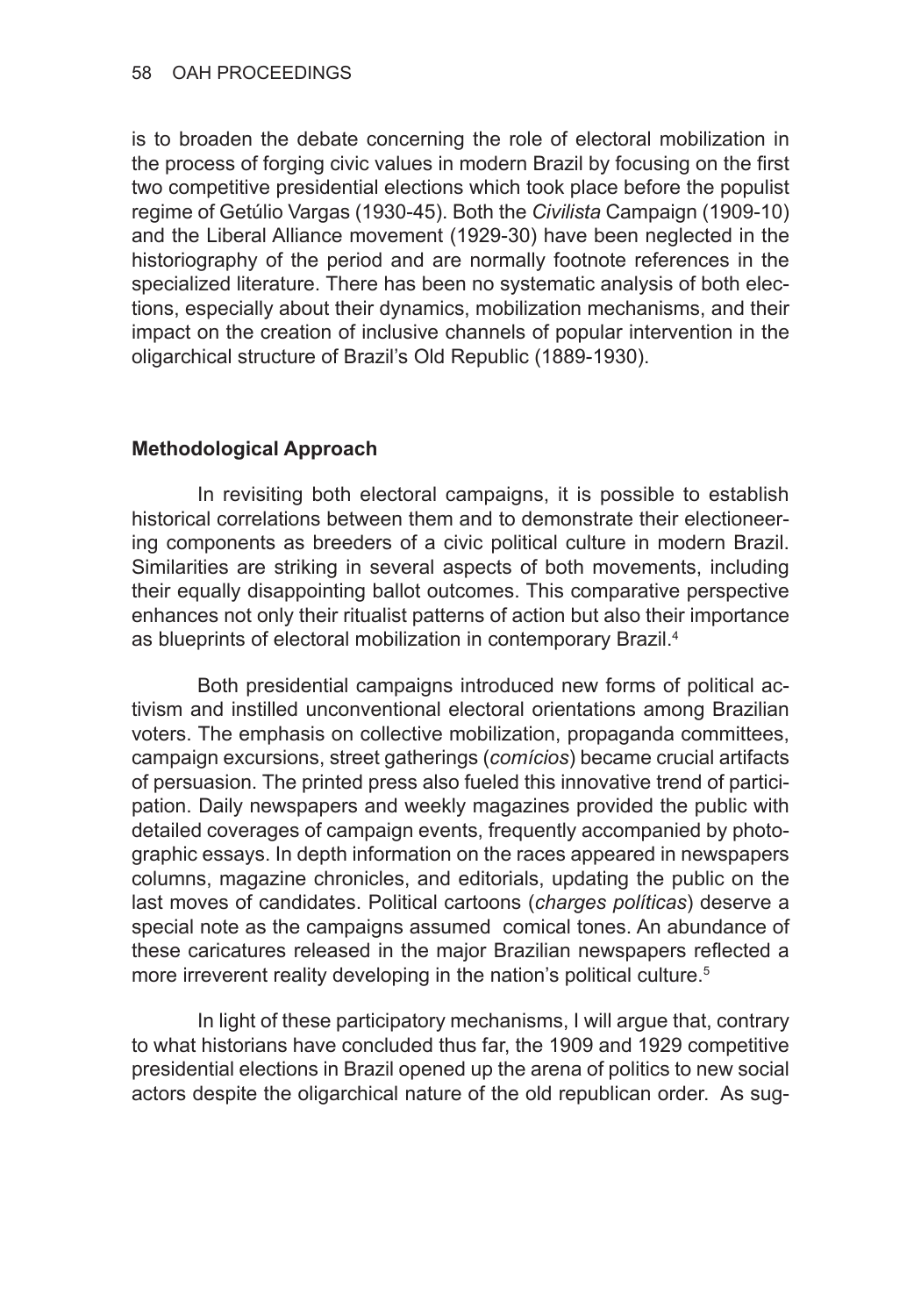gested elsewhere, political orientations not only derive from cultural experiences developed within any given social system,<sup>6</sup> but also mature during a certain period of time as a result of repetitive practices, ideas, and values. Although in early twentieth century Brazil electoral orientations reflected the dynamics of a rigidly segmented society, competitive elections offered seminal opportunities to transform a traditionally passive political orientation into a rather active behavior.

### **Electoral passivity in oligarchical Brazil (1889-1930)**

The images of electoral passivity in oligarchical Brazil represented a compelling depiction of political exclusion. A cartoon character *Zé Povo*  (John Doe) created to depict the general public frequently appeared in newspapers and magazines as the archetype of submission, ignorance, and powerlessness.7 Zé is always poorly dressed, talked down to, fearful, and indifferent to political activities, especially elections. He invariably argued against active involvement, claiming that voting required, among other attributes, "bravery"<sup>8</sup> due to the high levels of violence and physical coercion associated with the corrupt system.

Passivity and alienation remained a hallmark of the Brazilian republican system throughout the nineteenth and early twentieth centuries. Just as the 1824 Constitution had done after independence from Portugal, the first republican charter (1891) disenfranchised most citizens by income or literacy requirements. Official statistics revealed that regular electoral participation was constricted to no more than 3% of the entire population until 1930.<sup>9</sup> Additional socio-political barriers grounded on patronage kept electoral activism an anomaly through the system of *coronelismo* (Brazil's unique nomenclature to define patron-client relations). Its legacy in the early republican era matured as a solution to the decentralized federalist system fostered by President Campos Salles (1902-06), which enforced regional autonomy in exchange for unconditional support at the central level.<sup>10</sup>

Within this system of patronage each state governor remained the sovereign ruler of his domain and political party. He was also responsible for building alliances with fellow governors and the president of the republic, especially concerning the quadrennial presidential elections when all *coronéis* unanimously agreed to support the incumbent president's protégé as a successor.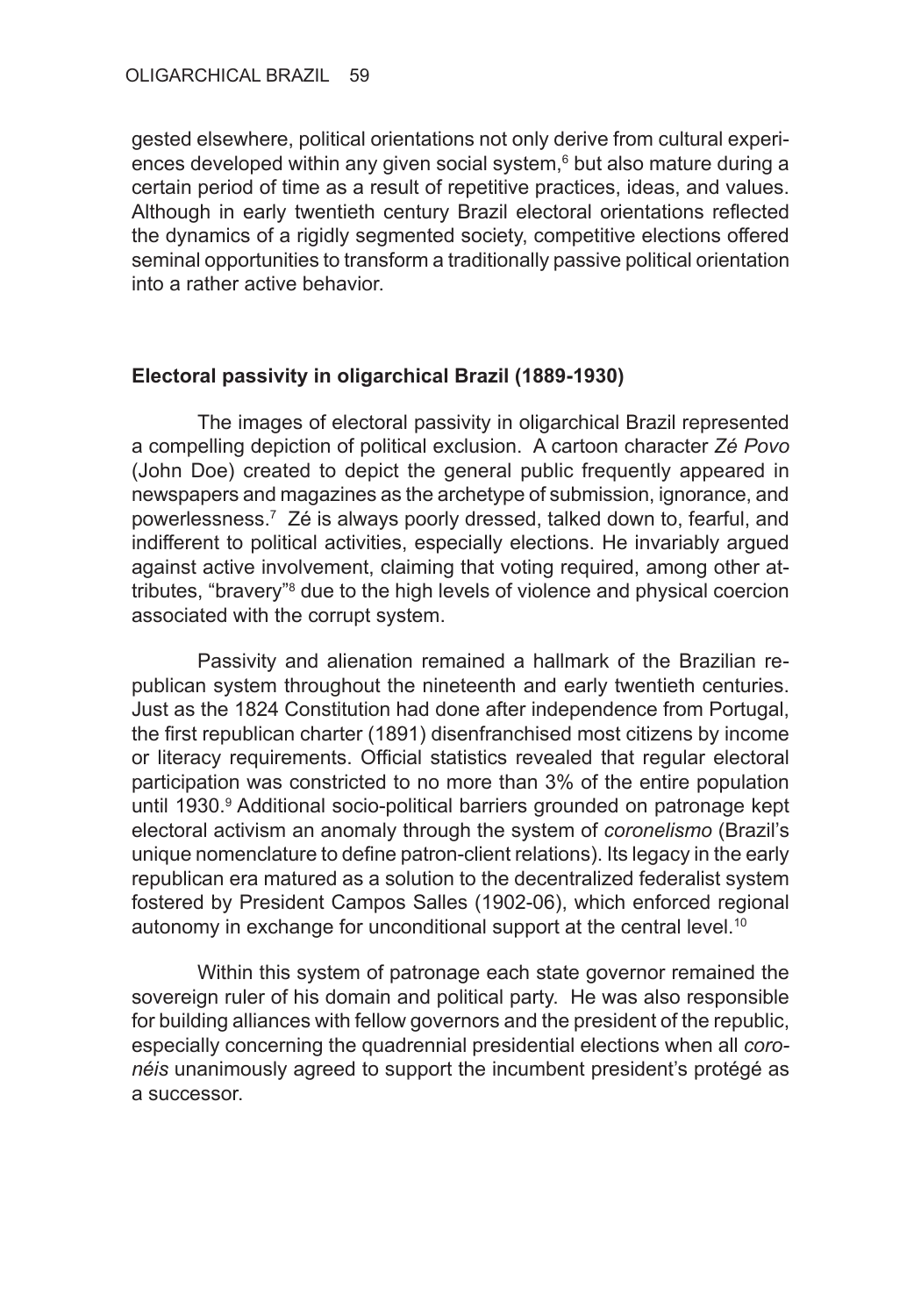Presidential elections were, therefore, uncontested and predictable political events. Tacit contracts between *coronéis* (Patrons) and their clientele reserved the presidency to the two wealthiest states in the federation located in the coffee belt area of Brazil: São Paulo and Minas Gerais. The two states produced nine out of the eleven presidents of Brazil between 1894 and 1930, during an era referred to as the "*Café com Leite*" Republic ("Coffee and Cream Republic). Essential to the dynamics of *coronelismo* was an electoral system based on popular exclusion and abstinence from the ballots which guaranteed the supremacy of the coffee-planting elites in the control of the key public offices of the republican administration.<sup>11</sup>

#### **The Presidential Elections of 1909 and 1929**

The *Civilista* (1909-10) and the Liberal Alliance (1929-30) campaigns were respectively, the first and last competitive electoral races for the Brazilian presidency during the Old Republican period. I consider those two movements as the foundational patterns of electoral participation in modern Brazil because they entailed a shift in the old order. Both campaigns introduced remarkable mechanisms of popular mobilization and challenged the traditional fraudulent practices of *coronelismo* by inserting the voters as active agents of political change. They may also be interpreted as cohesive symptoms of an unprecedented process of transition within Brazil's political culture despite the disappointing outcomes at the ballot box. The discourse and practice of inclusion started with Ruy Barbosa's contest against the military candidacy of Marshall Hermes da Fonseca in 1909 (hence the *Civilista* or Civilian nature of the movement), and it continued with Vargas's Liberal Alliance campaign against the coffee-based candidacy of Júlio Prestes in 1929.

In common, both movements shared an anti-oligarchical rhetoric, emphasis on widespread propaganda mechanisms and electioneering rituals (pamphlets, tokens, campaign excursions, street meetings, and processions) which switched the arena of politics from the private into the public sphere. The historical context of crisis within the *Café com Leite* system in 1909, and again in 1929, is an additional factor to consider. In both instances the traditional coffee-based elite failed to form a consensus regarding those presidential successions. These unusual intra-elite diatribes generated a conducive atmosphere of contestation, expanding the traditional political sphere to outsiders. The presidential elections of 1909 and 1929 opened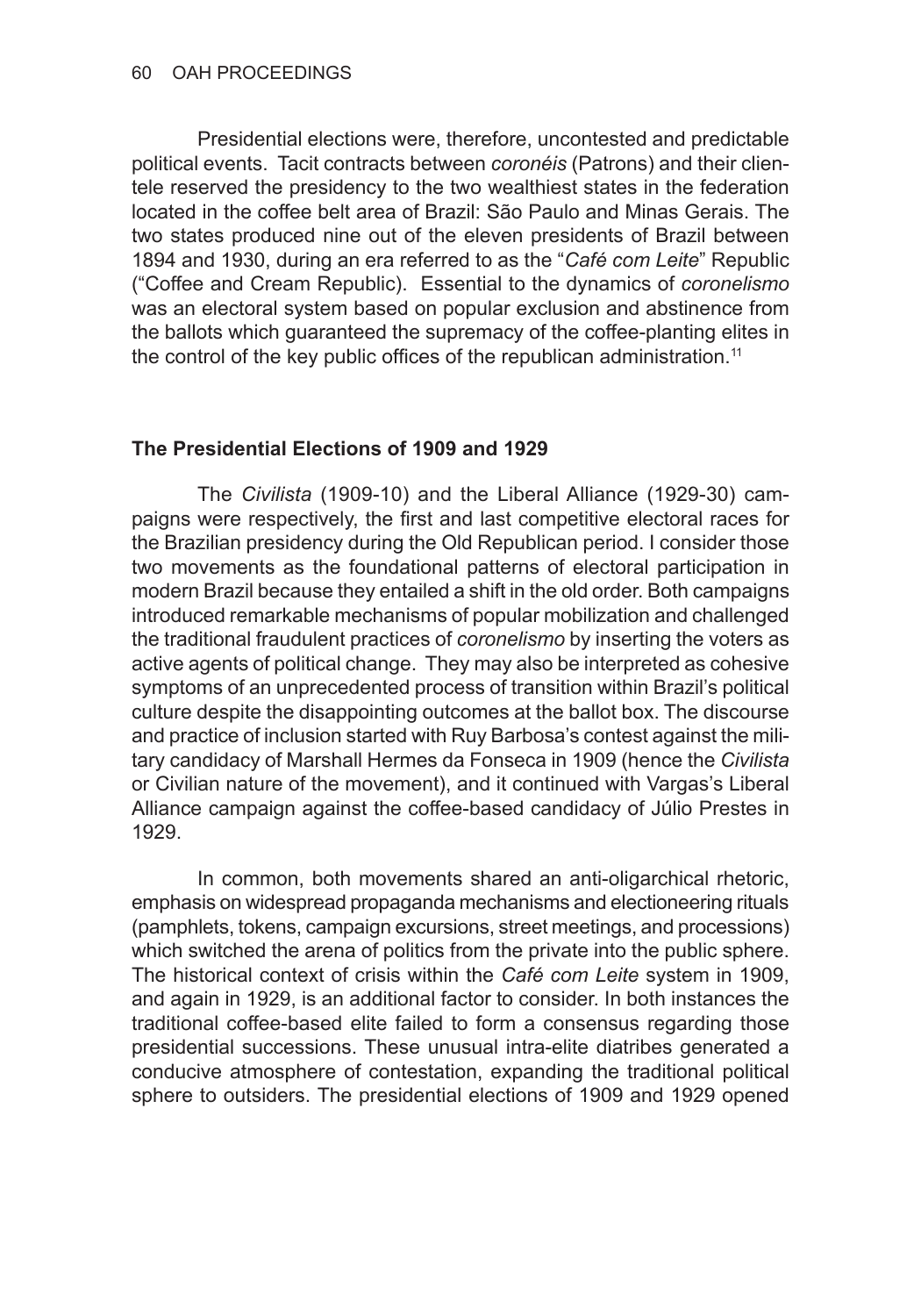up an unprecedented channel of representation to the Brazilian electorate, marking a crucial transition towards a more participatory political culture.

Nationwide electoral mobilization in Brazil originated with the presidential succession of 1909 when incumbent President Afonso Pena appointed his War Minister, Marshal Hermes da Fonseca, as the official candidate. The reaction among liberal politicians in Congress, voiced initially by veteran Senator Ruy Barbosa, not only protested the nomination but also led to an organized opposition movement to defeat it at all costs. Ruy Barbosa, a traditional liberal politician who among other contributions drafted the 1891 Federalist Constitution, claimed that the role of military officers was in the barracks not in the presidential palace.12 Accusing President Pena of a "crime of high treason"<sup>13</sup> against the nation, Ruy Barbosa and his *Civilistas* (Civilians) ensued a nationwide crusade to sabotage the traditional system:

People of Brazil, you must demand civil rights and freedom. You must exercise your sacred rights and be ready for the struggle with your eyes affixed in the Fatherland's heart!<sup>14</sup>

For nearly six months the *Civilista* campaign engulfed Brazil's public opinion at the most populated states of Bahia, Minas Gerais, São Paulo, and Rio de Janeiro. The propaganda caravans initially organized at the movement's headquarters in the city of Rio de Janeiro mobilized Ruy Barbosa's supporters and wandered through Brazil by train, steam ship, and automobile, stopping at stations, docks, and urban centers to mobilize locals for their cause. The itinerary and campaign agenda were carefully planned at propaganda committees where volunteer *Civilistas* crafted a variety of propaganda paraphernalia —pamphlets, posters, and greeting cards (*santinhos*)— to be distributed at street gatherings (*comícios*). 15

Occupying the streets of Salvador, Rio de Janeiro, São Paulo, and Ouro Preto represented a strong symbolism of anti-oligarchical practices for the *Civilistas*. Those *comícios* were sketched well in advanced and entailed elaborate liturgies of popular mobilization. Quite frequently these rituals began with long processions through key downtown streets and avenues, where *Civilistas* carrying propaganda placards, accompanied prominent public figures riding on low-speed automobiles (*carreata*), and the invariable music band tunning popular songs (which also included the national anthem), towards a pre-scheduled point of conversion.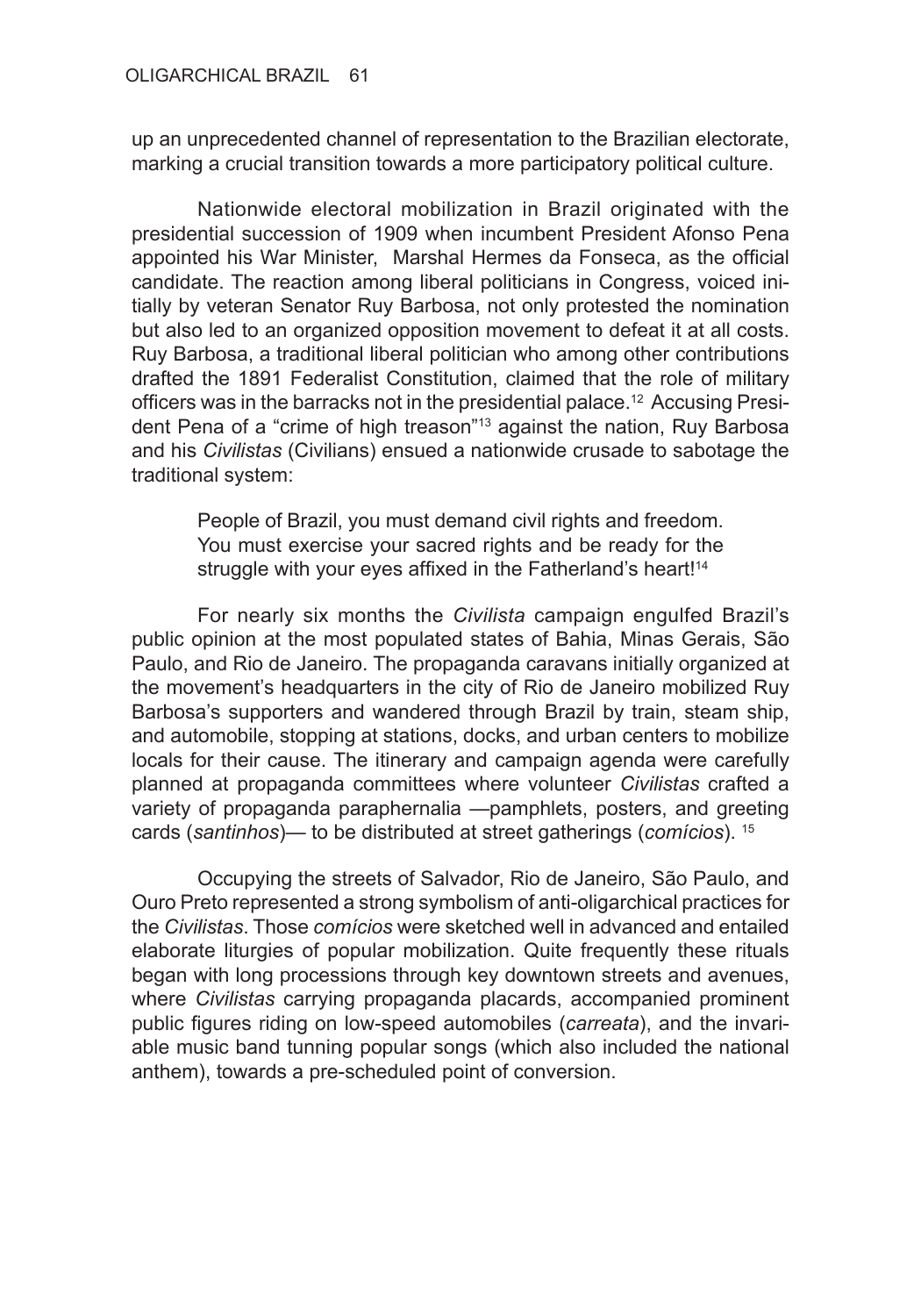This strategy was defined as the "American" way of promoting a campaign (*Campanha à Americana*), and it worked very well to publicize the *Civilista* platform.16 The *Civilistas* aspired to seduce their constituents by transforming the entire movement into a festivity. Images and reports from those rallies revealed their concern with appearance, organization, glamour, and popularity.17

While much of this effort did not suffice to overcome the traditional *coronelista* structure, the *Civilista* campaign remained the blueprint of electoral ritualization in modern Brazil. Ruy Barbosa lost the race against Marshal Hermes da Fonseca on March 1, 1910, and gracefully accepted his fate, returning to his congressional duty in the Senate. But twenty years later, in the midst of a major economic depression, Getúlio Vargas reenacted the same discourse and mobilization mechanisms to finally dismantle the politics of *coronelismo* through the 1930 Revolution.<sup>18</sup>

Within seven months of the New York stock crash of 1929, Brazilian voters would return to the ballots for another presidential election. Considering the eminent challenges of a worldwide depression to the national coffee industry, incumbent President Washington Luís chose a protectionist alternative to the nation's chief export commodity. Arguing that only a candidate committed to the coffee valorization policy (1906) would rescue the economy, President Washington Luís appointed the governor of São Paulo and coffee planter, Júlio Prestes, as the official successor.<sup>19</sup>

Minas Gerais, Paraíba, and Rio Grande do Sul were the three states within the federation whose governors contested the Prestes candidacy on the grounds of economic reorientation and fair competition in the succession methods. Together, Antônio Carlos de Andrada, João Pessoa, and Getúlio Vargas launched the Liberal Alliance campaign to promote

Direct interference from the people in the election of the President of the Republic and the other offices. Revision of all laws restricting freedom of thought, Electoral reform based on moralizing procedures.20

Getúlio Vargas and his running mate João Pessoa ran on a rather unconventional platform which not only included the defense of voting secrecy but also social reforms. The Liberal discourse assumed even more concrete tones of change as the campaign acquired a national scope. They tried to practice what they preached for nearly five months of propaganda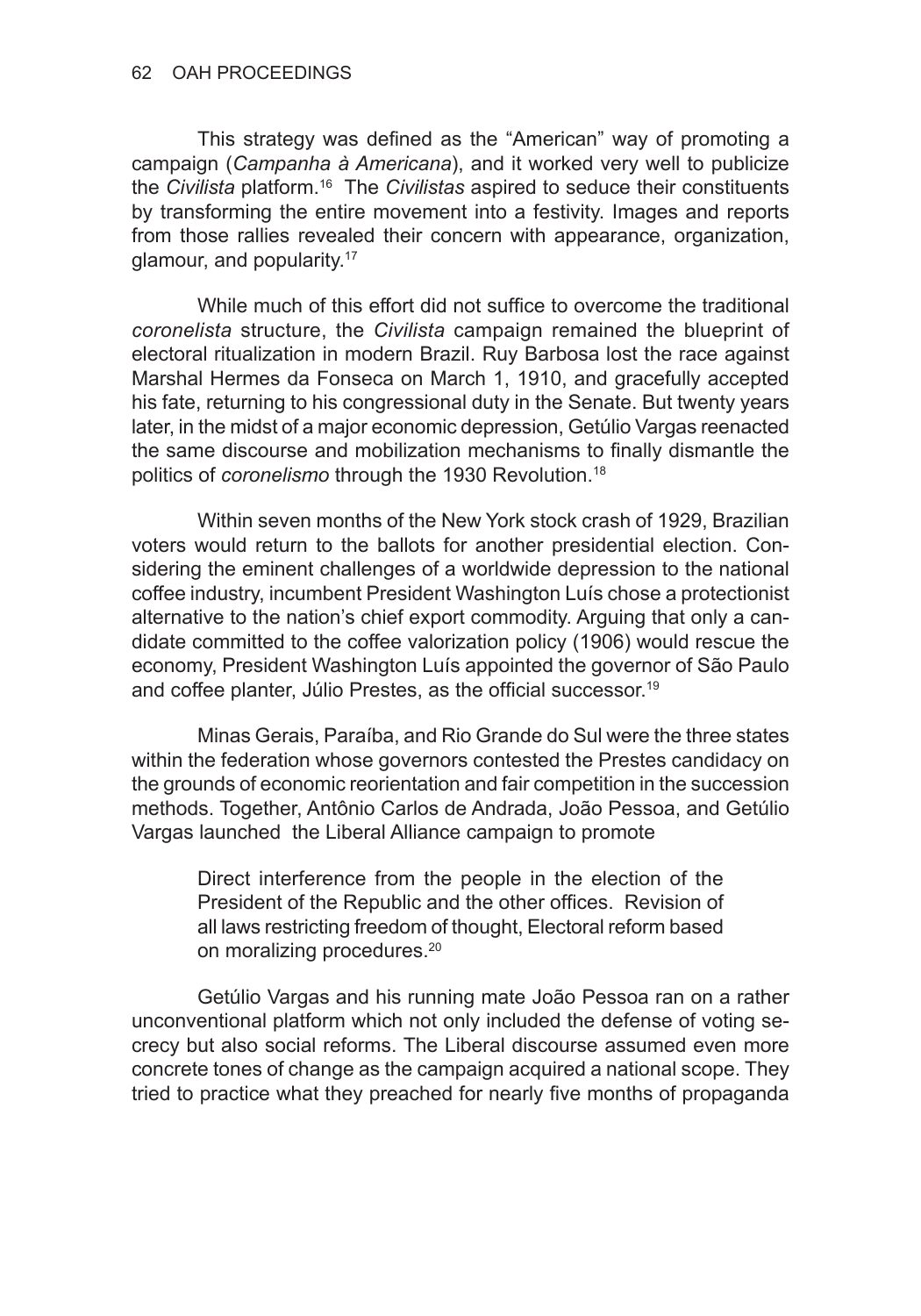and mobilization, reminding some of the charged climate from 1909.Even more aggressive than the *Civilistas*, the Liberals heavily relied on both verbal and visual communication devices such as stamps, postcards, ballads, and movie theater projections.21 Also organized in propaganda committees, Liberal partisans busied themselves by manufacturing icons which could be worn on one's garment or displayed on public buildings, squares, at their committee headquarters.<sup>22</sup>

In addition to organizational strategies the Liberals were consistent about their finances. For each state of Brazil, the central committee allocated a specific sum destined not only to electioneering rituals but also a massive voters' registration crusade. "We need to enroll by the bulk and by employing all means," urged chief campaign manager Osvaldo Aranha.<sup>23</sup> Elementary teachers were hired to instruct potential voters on rudimentary notions of penmanship, creating the first literacy drives in the country.<sup>24</sup>

The legacies of *civilismo* were evident not only in the Liberal platform but also on the emphasis of popular mobilization. The table below is an attempt to trace analogies between both campaigns:

| Table 1: 'Parallelisms between the <i>Civilista</i> and Liberal Alliance Campaigns': |  |
|--------------------------------------------------------------------------------------|--|
| Civilista (1909) Civilista (1929)                                                    |  |
|                                                                                      |  |
| Anti-oligarchical discourse                                                          |  |
| Mobilization patterns (Propaganda Committees)                                        |  |
| Electioneering Rituals (Comícios, propaganda paraphernalia, electoral excursions)    |  |
| Defeat in the Ballot Box                                                             |  |

Furthermore, both campaigns resulted from similar historical contexts of dissension within the traditional elite. In 1909 and in 1929 both incumbents failed to appoint an agreeable successor, uniting dissident elite members and the electorate in an unusual climate of contestation. In reaching out to the people and by inviting them to take sides, *Civilistas* and Liberals alike created the conditions to engender a participatory orientation among voters.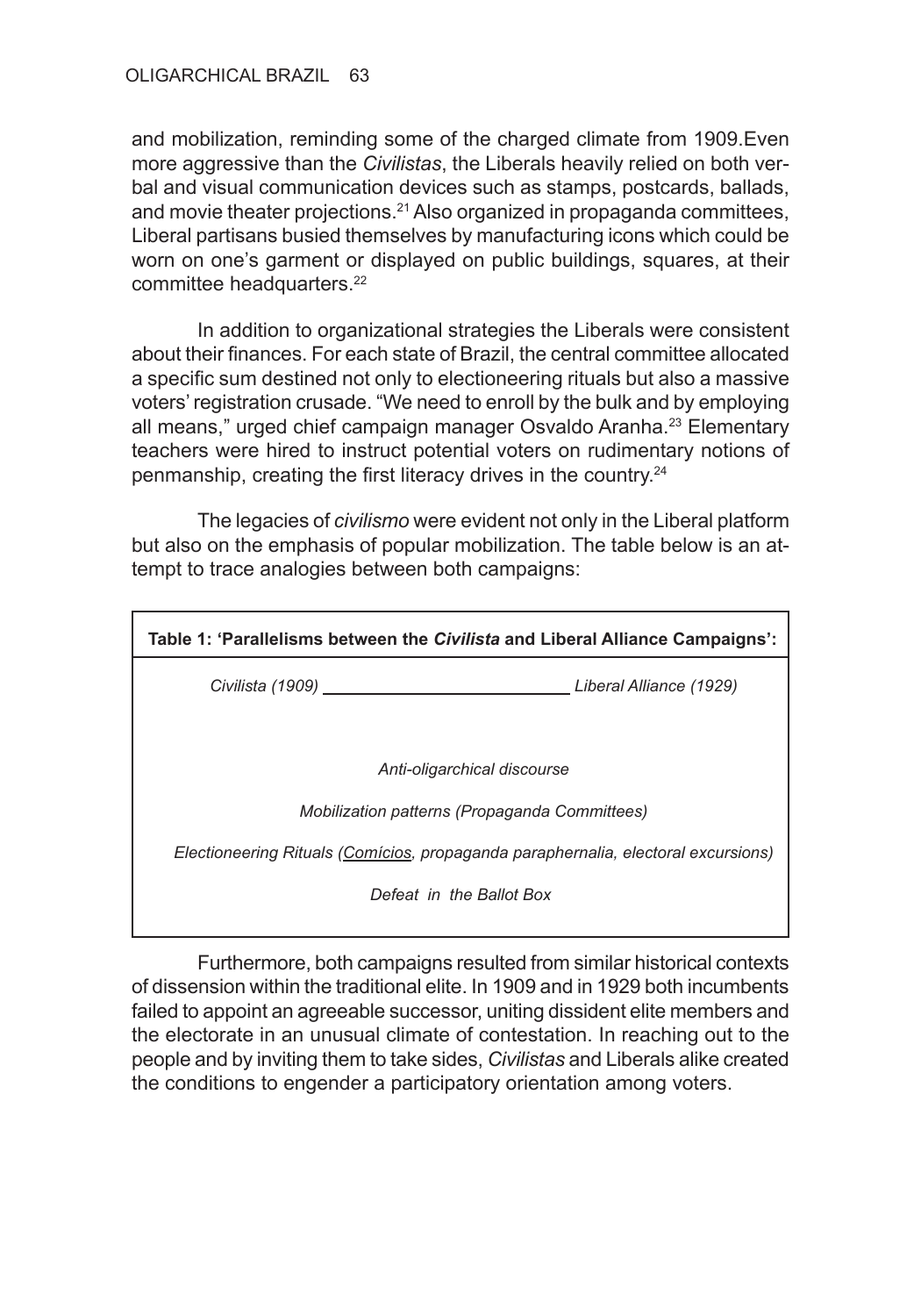So much effort, however, ended in profound disappointment. Both campaigns failed to overcome the fraudulent procedures of *coronelismo* and did not lead their candidates to victory. Nevertheless, their legacy must be understood beyond such frustration at the polls. What followed the Liberal Alliance campaign can be considered an attempt to institutionalize the antioligarchical nature of Brazilian politics, and to promote durable changes in the way elections functioned in modern Brazil.

### **Conclusion: Vargas's 1930 Revolution and Beyond**

Whereas Ruy Barbosa complied with the "official" electoral results of 1910, Getúlio Vargas and the Liberals turned to armed resistance. After learning about the inevitable defeat for the presidency, Vargas decided not to wait for Júlio Prestes's inauguration and through a military maneuver ousted Washington Luís on October 3, 1930.<sup>25</sup> The 1930 Revolution marked the end of the Old Republican era in Brazil and the beginning of crucial social and political reforms, based on the Liberal Alliance platform heralded a few months earlier.

Among those reforms, the 1932 electoral code must be examined as the "most important contribution of the 1930 Revolution."26 As an immediate result of the new legislation the Brazilian electorate not only expanded 500% (from 1,466,700 in 1934 to 9,138,372 in 1950) but also became a diversified political entity.27 Women and youngsters of eighteen years of age were incorporated as citizens and have become crucial components of Brazil's contemporary electoral system. Although authoritarian in nature, the Vargas regime forged and implemented some of the Liberal Alliance's program.

As if still reliving the campaign process, Vargas's mobilizing style in the presidency underwent no major alterations. In tracing links between the Liberal Alliance days and the subsequent populist movements of the 1940s and the 1950s it is possible to identify the permanence of early ritualization patterns for the creation of civic practices in modern Brazil.28 The *Queremista* movement ("We Want Getúlio" Movement, 1945-50) organized to maintain Vargas in the presidency after the end of World War II displayed essentially the same techniques of mobilization employed in 1929. Five years later, during the presidential race of 1950, Vargas also turned to the same electioneering methods.

Vargas's electoral mobilization tactics worked once again in 1950,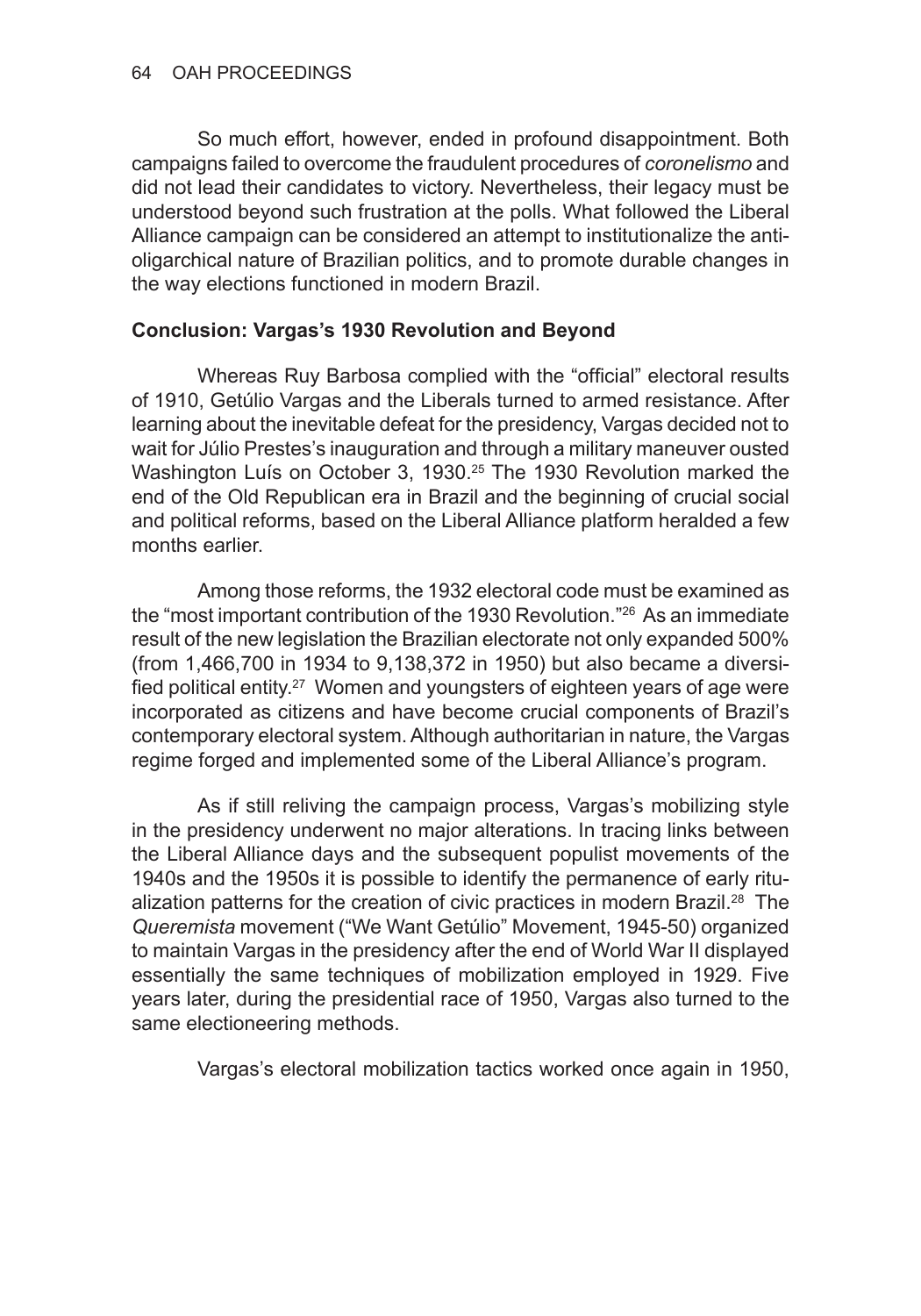setting a record in Brazil's history. According to official records, eight million Brazilians casted their votes that year, and 48% of those chose Vargas as their candidate.29 Considering numerical indicators alone, it is possible to conclude that beginning in 1909, the electorate responded positively to the use of propaganda rituals in all competitive presidential elections prior to the 1964 military coup.

Between 1929 and 1964 basic representative guarantees have been implemented in the Brazilian electoral system. These include voting rights to women, youngsters, the secret ballot, and an Electoral Tribunal. All of these innovations have contributed to transform Brazil into the third largest electorate in the world,<sup>30</sup> and despite the compulsory nature of voting introduced in 1932, recent studies suggest that the majority of Brazilians cast their votes willingly. On the eve of the last presidential race (1998), this attitude remained strong. A national survey conducted by polling agency *Vox Popoli* confirmed that 64% of those consulted would vote even if it were not a constitutional demand<sup>31.</sup> These figures are comparatively higher than any other democratic nation in the contemporary world, and reveal a profound transformation in the country's political culture since the beginning of the twentieth century.

The intention of this paper has been to trace the historical foundations of a participatory electoral culture on Brazil. In tracing connections between the first and last competitive presidential races of the oligarchical era, I propose a reevaluation of the importance of proto-democratic elections on the construction of a civic culture in modern Brazil. Today Brazil holds one of the largest electoral bodies in the world, and this participatory trend has a history. Participatory changes have taken time to mature and to shape citizenship values among increasingly active social actors. The 1909 and 1929 elections offered those actors a stage upon which to exercise a role, and introduced the very first civic practices of electoral participation among them. Although my research does not propose definite answers to the process of citizenship building in Brazil, it aspires to enlarge the scholarly debate on the implications of electoral mobilization as promoters of civic values in a society still struggling with its authoritarian past.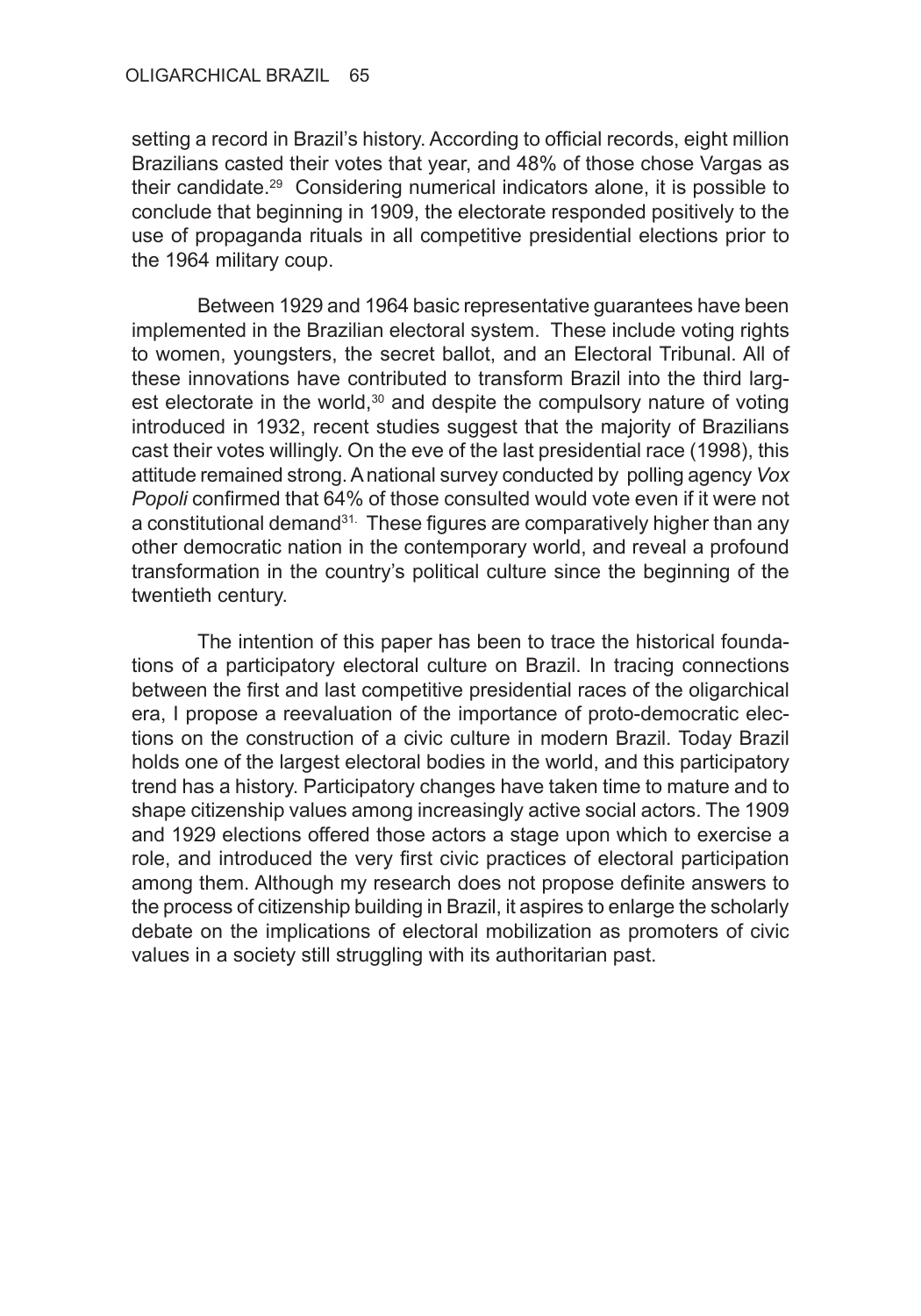#### 66 OAH PROCEEDINGS

#### **NOTES**

1. Paul W. Drake, " Populism in South America," *Latin American Research Review*. Vol. 17, No. 2 (1982): 222-30; Eduardo Posada-Carbó, ed., *Elections Before Democracy: The History of Elections in Europe and Latin America* (London: Institute of Latin American Studies, 1996), 1-16; J. Samuel Valenzuela, "Building Aspects of Democracy Before Democracy: Electoral Practices in Nineteenth Century Chile," in Posada-Carbó, *Elections Before Democracy*, 223-25; Joseph L. Love, "Political Participation in Brazil, 1881-1969," *Luso-Brazilian Review*, Vol. 7, No. 2 (1970): 3-24; Otávio Brasil de Lima Jr, "Electoral Participation in Brazil, 1945-1978," *Luso-Brazilian Review*, Vol. 20, No. 1 (1983): 65-92.

2. Steve Stein, *Populism in Peru: The Emergence of the Masses and the Politics of Social Control* (Madison: University of Wisconsin Press, 1980), 101-28.

3. Susan and Peter Calvert, *Argentina: Political Culture and Instability* (University of Pittsburgh Press, 1989), 11-36; Hilda Sábato, "Citizenship, Political Participation and the Formation of the Public Sphere in Buenos Aires, 1850-1880," *Past and Present*. 136 (August 1992): 139-62; Silvia M. Arrom, "Rethinking Urban Politics in Latin America before the Populist Era," in Silvia M. Arrom/Servando Ortoll, eds., *Riots in the Cities: Popular Politics and the Urban Poor in Latin America, 1765-1910* (Delaware: SR, 1996), 1-16.

4. Maria D'Alva Kinzo, "The 1989 Presidential Election: Electoral Behavior in a Brazilian City," *Journal of Latin American Studies*. 25, No. 2 (1993): 313-30; Bolívar Lamounier, *Cem Anos de Eleições Presidenciais* (São Paulo: IDESP, 1990), 17-24.

5. Newspapers (August 1909 to June 1910; November 1929 to March 1930): *O Estado de São Paulo, Jornal do Brasil, O País, A Classe Operária.* Weekly Magazines: *O Malho, Fon!-Fon!, and Careta*.

6. Frank O'Gorman, "The Culture of Elections in England: From the Glorious Revolution to the First World War, 1688-1914," in Posada-Carbó, *Elections Before Democracy*, 17-31; and "Campaign Rituals and Ceremonies: the Social Meaning of Elections in England, 1780-1860," *Past and Present*, 135 (May, 1992): 79-115; Mona Ozouf, *Festivals and the French Revolution* (Cambridge: Harvard University Press, 1988), 4-8; Gabriel A. Almond and Sidney Verba, *The Civic Culture: Political Attitudes and Democracy in Five Nations* (Princeton: Princeton University Press, 1963), 14-19.

7. "*Em Flagrante!*" ("Surprise!"), *O Malho*, March 12, 1910; "*O Momento Político*" ("The political Moment"), *Fon!-Fon!*, March 2, 1910.

8. "*Eleições: A Velha Tradição*" ("Elections: The Old Tradition"), *Jornal do Brasil*, November 2, 1909.

9. Anuário Estatístico do Brasil, Ano I (1908-12), Vol I, *Território e População* (Rio de Janeiro: Tipografia de Estatística, 1916), 41-70.

10. "Caciquismo and Coronelismo: Contextual Dimensions of Patron Brokage in Mexico and Brazil," *Latin American Research Review*, 22, No. 2 (1987): pp 71-99; Vitor Nunes Leal, *Coronelismo, Enxada, e Voto: The Municipality and the Representative Government in Brazil* (London: Cambridge University Press, 1977), 26-31; Maria Isaura Pereira de Queiróz, *O Mandonismo Local na Vida Política Brasileira; Da Colônia à Primeira República* (São Paulo: IEB, 1969), 5-12.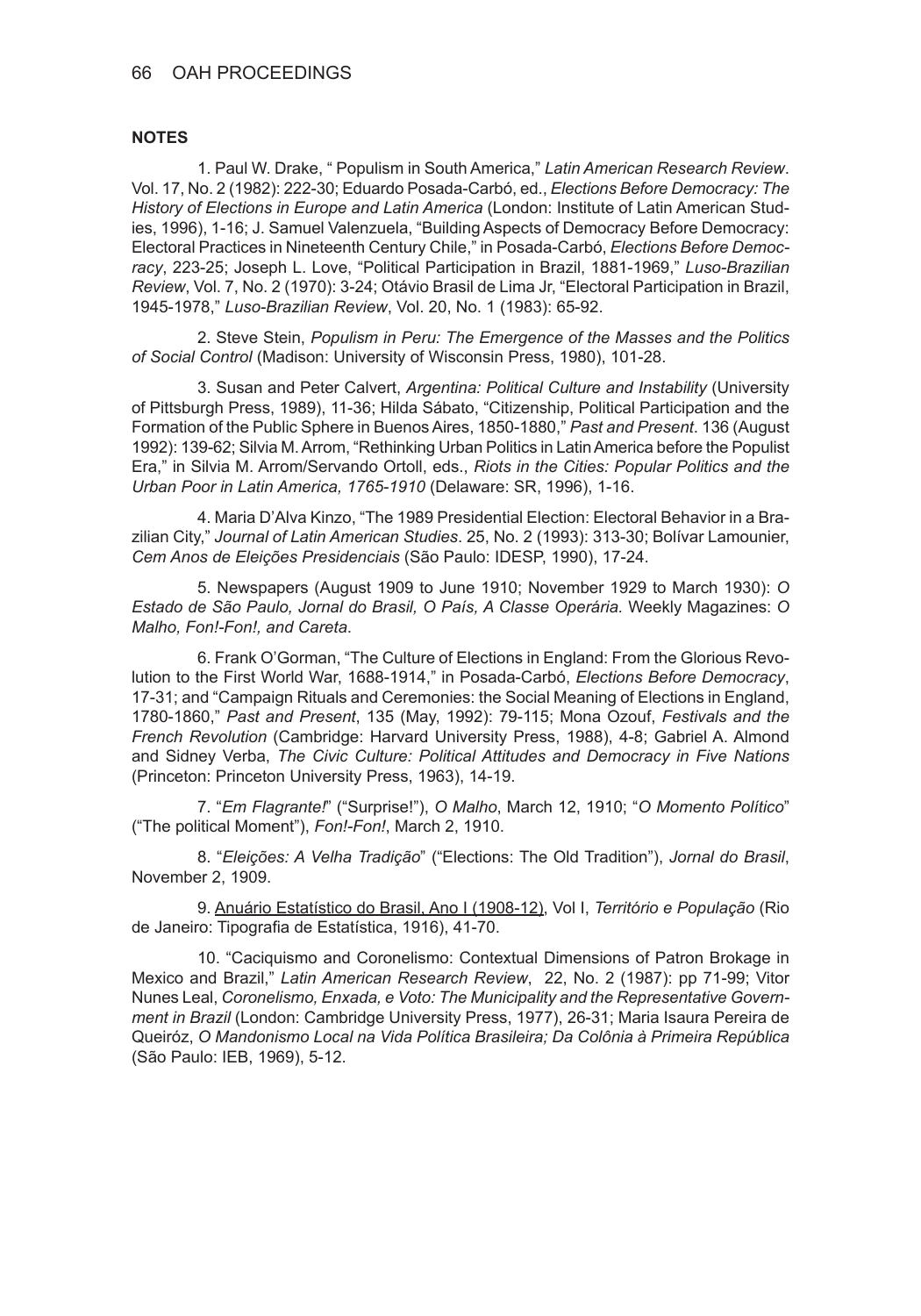11. Manoel Rodrigies Ferreira, *História dos Sistemas Eleitorais Brasileiros* (São Paulo: Livraria Nobel, 1976), 70-81; Paula Beiguelman, *Formação Política do Brasil*. (São Paulo: Livraria Pioneira Editora, 1976), 33-38; Maurício Font, "Coffee Planters, Politics, and Development in Brazil," *Latin American Research Review*, 22, No. 3 (1987): 69-90.

12. Arquivo Nacional: AP 14, Caixa 10, Doc.22.45; Fundação Casa Rui Barbosa (hereafter cited as FCRB): CR.817, Doc.6.

13. Anais da Câmara dos Deputados dosEstados Unidos do Brasil, 1909, p.7.

14. FCRB: M10/1 (10).

15. *O Estado de Sã*o *Paulo*: July 24 and 28, 1909. FCRB: Cr1070/2, Doc.2; Rb Cr.E 20/14, Doc.652. Ruy Barbosa, *Contra o Militarismo: Campanha Eleitoral de 1909 a 1910* R(io de Janeiro: J. Ribeiro dos Santos, 1910), 3-6 and 97-98.

16. FCRB: 641; FCRBR: Cr 246, Doc.3.

17. *O Estado de São Paulo*: December 7-31, 1909.

18. J. Young, *The Brazilian Revolution of 1930 and the Aftermath* (New Brunswick: Rutgers University, 1967), 43-47; Rubens do Amaral, *A Campanha Liberal* (São Paulo: Sociedade Impressora Paulista, 1930), 1-12.

19. "*A Successão Presidencial*" ("The Presidential Succession") *O Estado de São Paulo*, October 27, 1929; Speech by Deputy Irineu Machado, in *Anais do Congresso Nacional,*. 63 (1930): 6139-40 and 186 (1930): 6322-23.20. Centro de Pesquisa e Documentação (hereafter cited as CPDOC): GV 29.08.23, Doc.0775/3. *Aliança Liberal: Documentos da Campanha Presidencial* (Rio de Janeiro: Alba, 1939) 8-11.

21. *O Estado de São Paulo*: July 27, 1929; CPDOC: OA 29.08.19, Doc.259; CPDOC: OA 29.07.25, Doc.312; CPDOC: OA 20.07.25, Doc.375A; CPDOC: OA 29.07.25, Doc.400.

22. Museu da República: *Acerv Vargas*, 1930, No. 290-91.

23. CPDOC: OA 29.07.25. Doc.243; CPDOC: OA 29.07.25, Doc.344.

24. CPDOC: LC 29.00.00/5; CPDOC: E-33 (Interview with Gratuliano Brito, 1979); "*Falando à Mulher Mineira*" ("Speaking to the *Mineiro* Women"), in Antônio Carlos de Andrada, *A Palavra do Presidente Antônio Carlos*, 1930, p.77.

25. *O Estado de São Paulo*, April 1, 1930; "*Manifesto da Aliança Liberal*" ("Liberal Alliance Manifesto"), *O Estado de São Paulo*, April 22, 1930; Virgílio de Melo Franco, *Outubro, 1930* (Rio de Janeiro: Nova Fronteira, 1980), 150-51; *"O Que Há de Novo*" ("What is New"), *A Classe Operária*: April 17, 1930.

26. João C. da Rocha Cabral, *Código Eleitoral da República dos Estados Unidos do Brasil: Decreto No.21.076 de 24 de Fevereiro de 1932* (Rio de Janeiro: Livraria Editora Freitas Bastos, 1934), 11; Edgard Costa, *A Legislação Eleitoral Brasileira: Histórico, Comentários, e Sugestões* (Rio de Janeiro: DIN, 1964), 293.

27. *Dados Estatísticos: Eleições Federal, Estadual, e Municipal*. Vol. I, Tomo II. (Rio de Janeiro: Departamento de Imprensa e Propaganda, 1964), 7; "*Tribunal Superior Eleitoral: Seção de Estudos e Estatística/Eleitorado Brasileiro*," in CPDOC: GV 50.08.09, Doc.00/49.

28. "*Cartilha do Queremismo*" ("*Queremista* Manual"), CPDOC: GV 50.08.09/53;